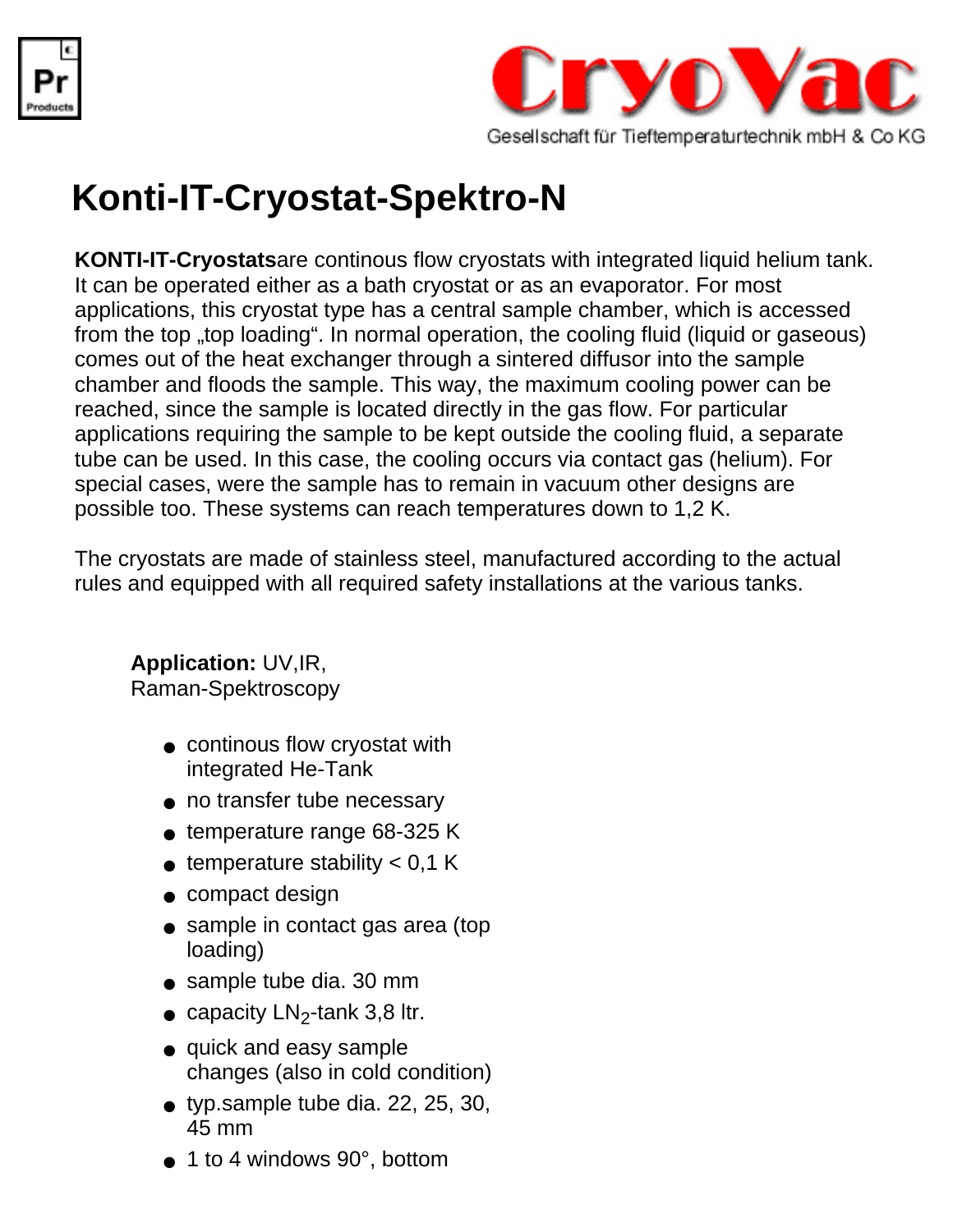window (optional)

- windows changeable (optical quarz, other materials on request)
- ask for custom configurations

## **Accessories**

- sample holder (different models)
- temperature measurement and control unit
- contact-gas block valve
- He-gas block valve
- $\bullet$  N<sub>2</sub>-vacuum pump
- HV-vacuum pump unit

It has to be pointed out, that our cryostats are build after placing an order, exclusively. This gives us the opportunity to offer specially customer designed systems. Among our standard cryostats we are able to change dimensions and specifications or add completions specially for your requirements and experimental conditions, too. If there are questions about technical details do not hesitate to contact us.

CryoVac GmbH & Co KG Heuserweg 14 D-53842 Troisdorf Fone: +49 (0) 22 41 4 76 83 Fax: +49 (0) 22 41 4 32 21 [cryovac@t-online.de](mailto:cryovac@t-online.de)



Konti-IT-Cryostat-Spektro N 500 K version with HF sample holder